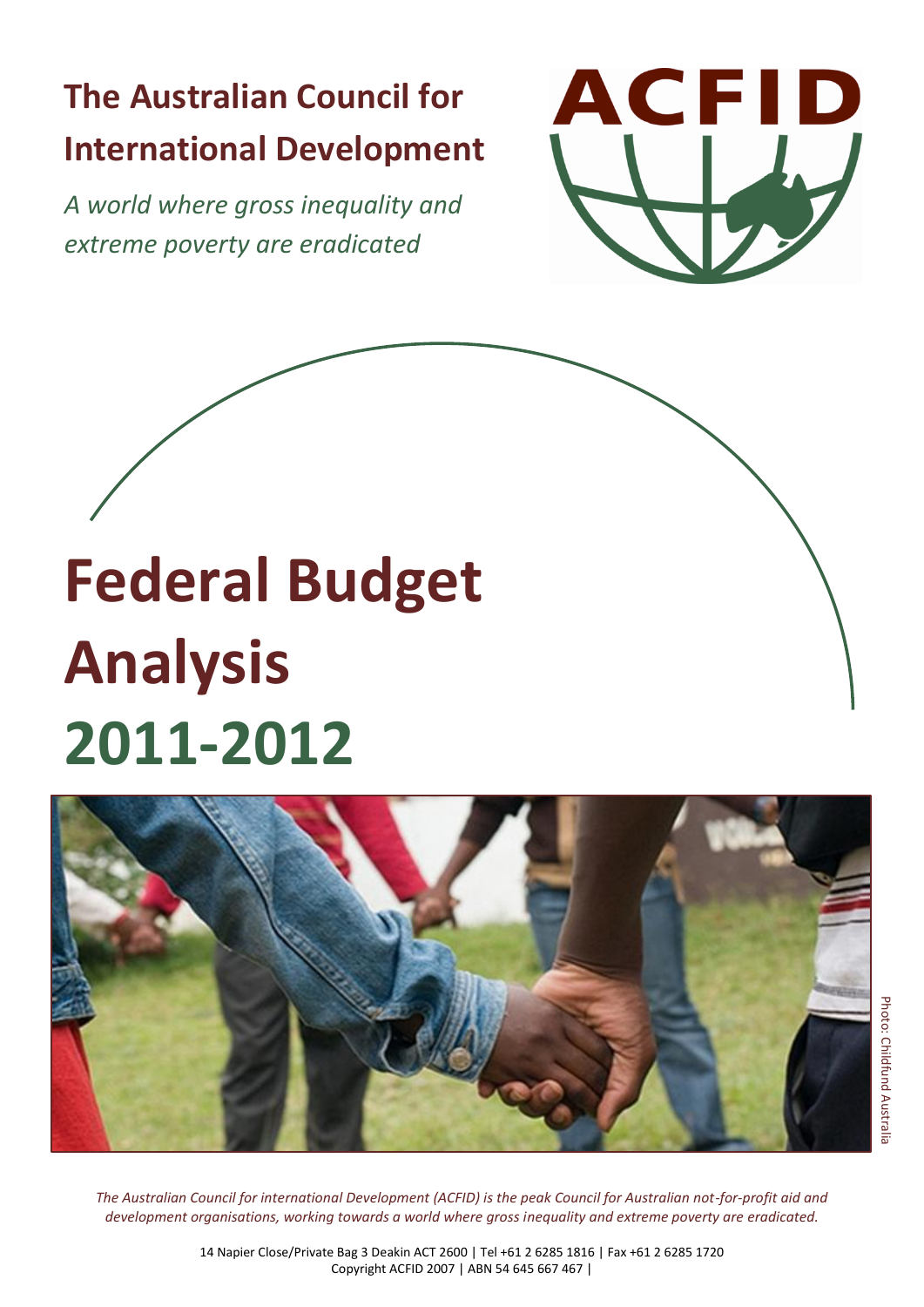# **ACFID Member Organisations:**

40K Foundation Australia

Act for Peace – NCCA

ActionAid Australia

ADRA Australia

Afghan Australian Development Organisation

Anglican Board of Mission - Australia Limited

Anglicord

Archbishop of Sydney's Overseas Relief and Aid Fund

Assisi Aid Project

Australasian Society for HIV Medicine

Australia for UNHCR

Australian Business Volunteers

Australian Conservation Foundation

Australian Doctors International

Australian Federation of AIDS Organisations

Australian Foundation for the Peoples of Asia and the Pacific

Australian Lutheran World Service

Australian Marist Solidarity Ltd

Australian Medical Aid Foundation

Australian Red Cross\*

Australian Reproductive Health Alliance

Australian Respiratory Council

Australian Volunteers International

Baptist World Aid Australia

Burnet Institute

CARE Australia

Caritas Australia

CBM Australia

ChildFund Australia

Credit Union Foundation Australia

Foresight (Overseas Aid and Prevention of Blindness)

Fred Hollows Foundation, The

Friends of the Earth (Australia)

Global Development Group

Habitat for Humanity Australia

HealthServe Australia

Hunger Project Australia, The

International Centre for Eyecare Education

International Help Fund Australia

International Nepal Fellowship (Aust) Ltd

International Women's Development Agency

Interplast Australia & New Zealand

Lasallian Foundation

Leprosy Mission Australia, The

Live & Learn Environmental Education

Mercy Works Inc.

Mission World Aid Inc.

Motivation Australia

Muslim Aid Australia

Nusa Tenggara Association Inc.

**Opportunity** International Australia

Oxfam Australia

Oz GREEN - Global Rivers Environmental Education Network Australia Inc.

Partners in Aid

PLAN International Australia

Project Vietnam

Quaker Service Australia

RedR Australia

Refugee Council of Australia\*

RESULTS Australia

Salesian Society Incorporated

Save the Children Australia

Sexual Health & Family Planning Australia

TEAR Australia

**Transparency** International Australia

Union Aid Abroad-APHEDA

UnitingWorld

WaterAid Australia

World Education Australia Limited

World Vision Australia

WWF-Australia

\*Consulting Affiliates

# **The Australian Council for International Development (ACFID)**

ACFID is the peak body for Australian non-government organisations (NGOs) working in the field of international aid and development. ACFID has over 70 members who operate in over 100 developing countries worldwide.

With over 45 years of experience working collaboratively with communities and governments, we bring a critical perspective on international development issues to discussions with the Australian Government. We also enjoy the respect and support of the Australian community. In 2009, 1.08 million Australians were regular donors to Australian development NGOs and community donations totalled over \$800 million. This figure represents about 73% of all funds raised by the sector.

The sector is a partner with the Australian Government in delivering humanitarian aid, operating on-the-ground in developing countries alongside government agencies and working in some countries where there is no other Australian presence.

ACFID administers a rigorous Code of Conduct which represents the active commitment of over 120 Australian overseas aid organisations to strive for best practice in the areas of integrity, transparency and accountability.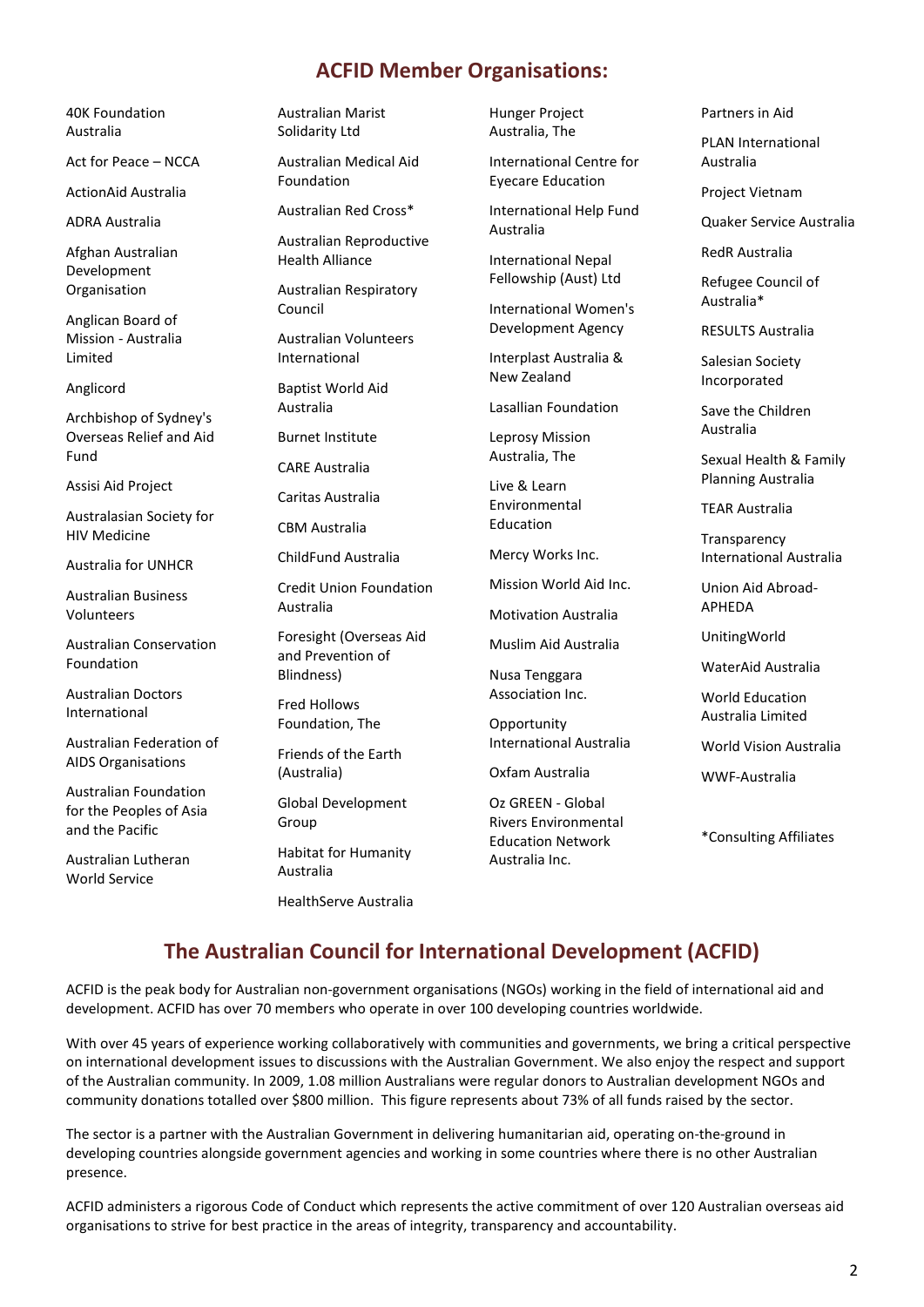#### **Table of Contents**

#### <span id="page-2-0"></span>**Executive Summary: Features of the 2011-2012 Development Assistance Budget**

ACFID made [a pre-budget submission](http://www.acfid.asn.au/resources/docs_resources/docs_submissions/ACFID%20Pre-Budget%20Submission%20Introduction%20and%20Key%20Recommendations.pdf) in November 2010, and met with the whole-of-government Development Effectiveness Steering Committee and over 50 Parliamentarians to explain our key recommendations. Our response to the Government's Aid Budget Paper, *[An Effective Aid Plan for Australia: Reducing Poverty, Saving](http://cache.treasury.gov.au/budget/2011-12/content/download/ms_ausaid.pdf)  [Lives and Advancing Australia's National Interest](http://cache.treasury.gov.au/budget/2011-12/content/download/ms_ausaid.pdf)*, is framed around priority areas set out below.<sup>1</sup>

The Federal Budget in 2011-12 was 'tough' in the words of Treasurer Wayne Swan and contained spending cuts of \$22 billion. The Labor Government was committed to reducing the Budget deficit from \$49.4 billion this year, and \$22.6 billion next year before coming into a projected surplus of \$3.5 billion in 2013. The Australian economy contracted, meaning Gross National Income was smaller.

In this context, the Australian Government commitment to reaching 0.35% of GNI (\$4.836 billion) for Official Development Assistance (ODA) and staying on course to reach the 0.5% goal in 2015-16 is a noteworthy achievement and has occurred due to continued bipartisan support. This represents a real increase of 8.4% from \$4.361 billion last year. In general terms, this Budget stays close to the [ALP election platform](http://www.alp.org.au/agenda/more---policies/good-international-citizens/) promises, and is in line with previous announcements by Minister Rudd at the Millennium Development Review Summit in 2010.

 $\ddot{\phantom{a}}$ 

 $1$  See our pre-Budget submission -

[Fact Sheet 1: Doing our fair share \(PDF\)](http://www.acfid.asn.au/resources/docs_resources/docs_submissions/Fact%20Sheet%201%20-%20Doing%20Our%20Fair%20Share.pdf)

[Fact Sheet 2: Improving health outcomes \(PDF\)](http://www.acfid.asn.au/resources/docs_resources/docs_submissions/Fact%20Sheet%202%20-%20Improving%20Health%20Outcomes.pdf)

[Fact Sheet 3: Reducing violence and empowering women \(PDF\)](http://www.acfid.asn.au/resources/docs_resources/docs_submissions/Fact%20Sheet%203%20-%20Reducing%20Violence%20and%20Empowering%20Women.pdf)

[Fact Sheet 4: Supporting rural livelihoods \(PDF\)](http://www.acfid.asn.au/resources/docs_resources/docs_submissions/Fact%20Sheet%204%20-%20Supporting%20Rural%20Livelihoods.pdf)

[Fact Sheet 5: Responding to conflict \(PDF\)](http://www.acfid.asn.au/resources/docs_resources/docs_submissions/Fact%20Sheet%205%20-%20Responding%20to%20Conflict.pdf)

[Fact Sheet 6: Research and Innovation](http://www.acfid.asn.au/resources/docs_resources/docs_submissions/Fact%20Sheet%206%20-%20Research%20and%20Innovation.pdf) (PDF)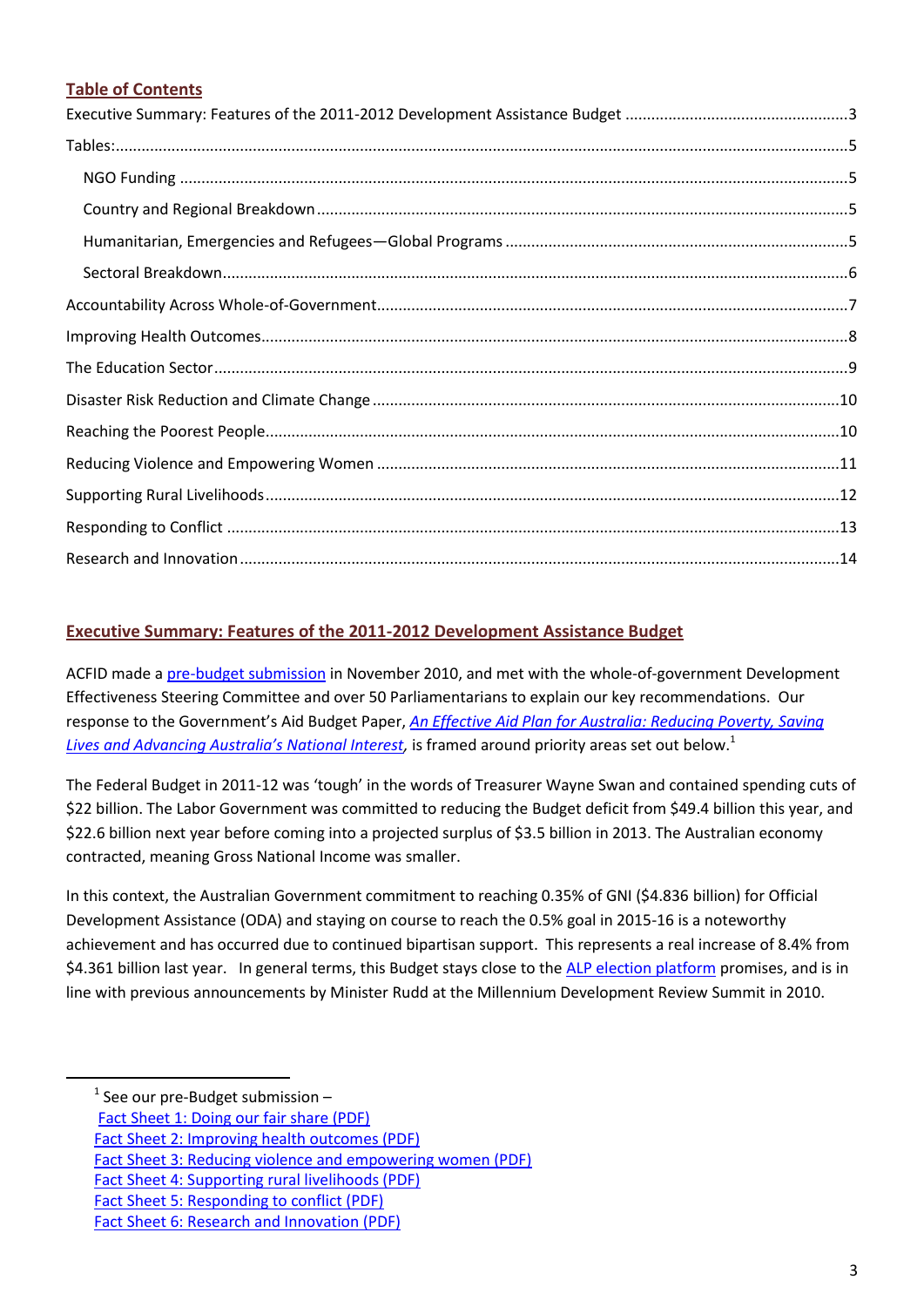An [Independent Review of Aid Effectiveness](http://www.aidreview.gov.au/index.html) was undertaken in 2010-11 and reported to the Minister for Foreign Affairs Kevin Rudd on 29 April. The ACFID submission is available [here.](http://www.acfid.asn.au/what-we-do/independent-aid-review/acfid-submission-independent-aid-review?searchterm=effective) A Cabinet response is expected to be delivered in late June. This means that any restructuring or reforms to the aid program accepted as a result of the Review will be reflected in next year's Aid Budget. It also resulted in several AusAID sectoral and thematic policies remaining on hold.

The new money in this year's Budget amounts to \$1.9 billion over the next four years, with most spending backended to the later years.

- Water, sanitation and hygiene (WASH , receiving \$433.1m over four years), focused on East Asia, South Asia and Africa. WASH was included in health sector for first time, as opposed to infrastructure, reflecting improved recognition of WASH as a basic health issue.
- Volunteer funding has increased from \$30m to \$34m in 2011-12 to provide up to 1,000 volunteer  $\bullet$ assignments by 2012-13.
- $\bullet$ The AusAID-NGO Cooperation Program will double by 2014-15, with an initial increase from \$70m to \$98m in 2011-12. This will enable ten more Australian NGOs to join the Program by 2014. NGOs have been placed in a new governance sector – 'Civil society, justice and democracy'.
- Increasing access to education (\$124.5m over four years) to improve enrolment and completion rates in  $\bullet$ the Pacific by training teachers, updating curricula and providing school fee relief. The Pacific program combined with the schools program in Indonesia (part of \$492.8m over four years) will increase the basic education spend to 57%.
- Measures to eliminate violence against women (\$96.4m over four years), primarily through Pacific  $\bullet$ women's crisis centres and UN Women.
- Avoidable blindness (\$21.3m over four years) initiatives in East Asia (placed under disability).  $\bullet$
- Increase in Africa and Middle East programs.
- \$32 million for Australian Civilian Corps, new specialist deployment scheme.

ACFID is disappointed by several aspects of the Budget. There is no commitment to further spending on disabilityinclusive development, despite AusAID's excellent strategy and the knowledge that people with disabilities are often the poorest of the poor. AusAID also has an excellent policy on Disaster Risk Reduction, but again there is no funding here to take the ideas forward into programming. In 2011, the' Year of Disasters', this is an oversight indeed.

The format of the Aid Budget Blue Book this year is a distinct improvement on years past, with new information on:

- 'Other Government Departments' who spend ODA
- Governance spending broken up into economic reform and civil society components
- Better country program information including MDG targets; and  $\bullet$
- Clear statements of what results AusAID is intending to achieve in each country or modality.  $\bullet$

The Blue Book is structured around AusAID's budget reporting framework, which should enable external monitoring of budget initiatives over time. An impressive new feature is a category of 'Equitable Development' for many countries, which focus on issues such as gender and disability in context. This Blue Book also features a section on 'Effectiveness of the Aid Program' which captures Office of Development Effectiveness reviews (when publicly available), external audits and research.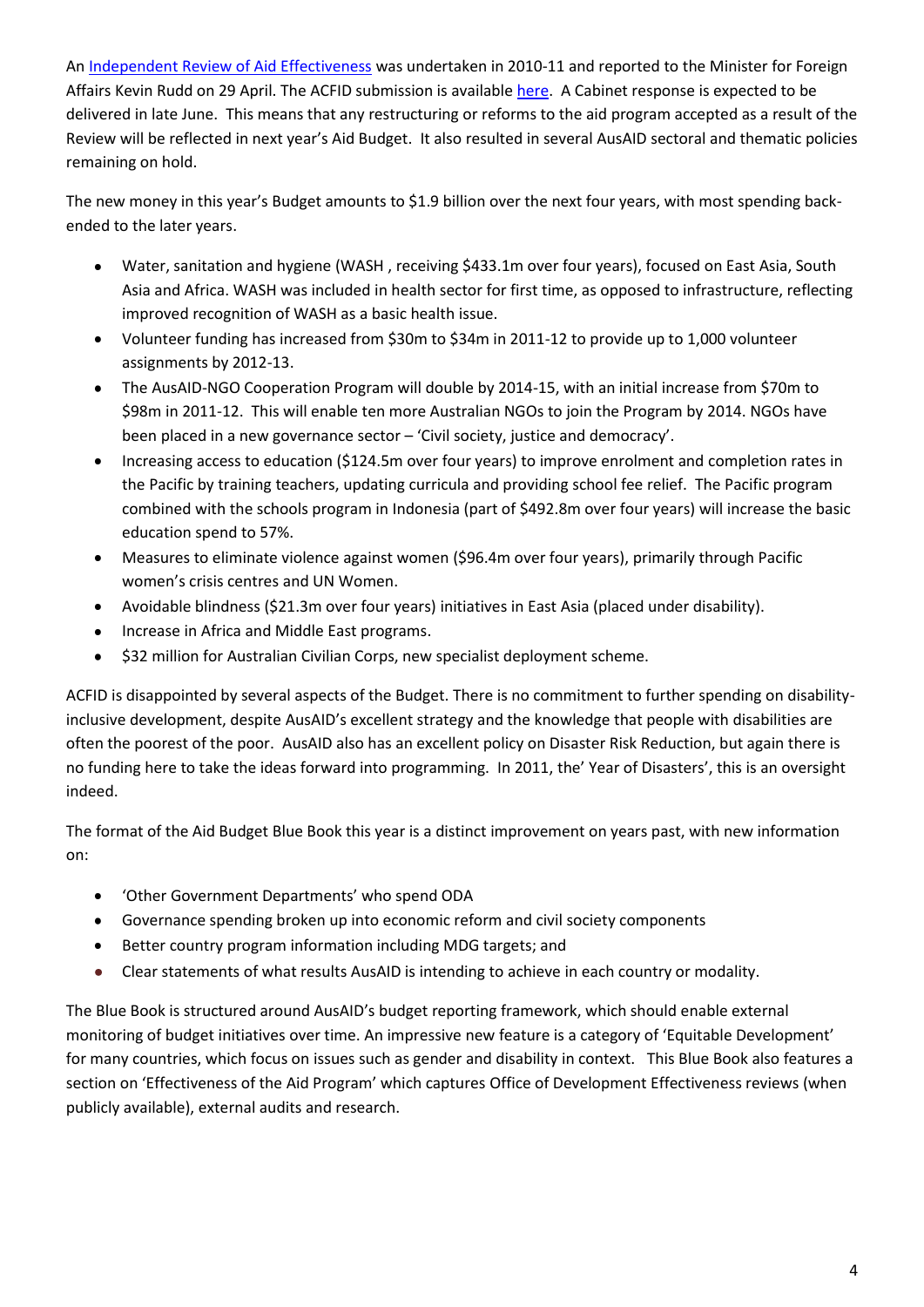# <span id="page-4-0"></span>**Tables:**

## <span id="page-4-1"></span>**NGO Funding**

| <b>Program and focus</b>                 | <b>Budget</b><br>2010/11<br>(million) | <b>Budget</b><br>2011/12<br>(million) | %<br>change<br>after<br>inflation |
|------------------------------------------|---------------------------------------|---------------------------------------|-----------------------------------|
| NGOs, ANCP funding                       |                                       |                                       |                                   |
|                                          | \$69.0                                | \$98.1                                | 39.0%                             |
| Volunteer programs, includes AYAD        | \$42.0                                | \$55.0                                | 28.1%                             |
| Development research programs            | \$10.2                                | \$16.0                                | 53.4%                             |
| <b>ACFID</b>                             | \$0.8                                 | \$0.9                                 | 10.0%                             |
| NGO policy and development effectiveness | \$1.0                                 | \$1.1                                 | 7.6%                              |
| <b>Total</b>                             | \$123.0                               | \$171.1                               | 36.0%                             |

# <span id="page-4-2"></span>**Country and Regional Breakdown**

| Region                                                              | <b>Estimated ODA</b><br>in 2010/11<br>(million) | Estimate<br>ld ODA in<br>2011/12<br>$\mathsf{I}$ (million) | $\%$ change<br><b>after</b><br>inflation | Share of<br>aid in<br>2010/11 | Share of<br>aid in<br>2011/12 |
|---------------------------------------------------------------------|-------------------------------------------------|------------------------------------------------------------|------------------------------------------|-------------------------------|-------------------------------|
| <b>PNG</b> and the Pacific                                          | \$1,085.4                                       | \$1,160.9                                                  | 4.6%                                     | 37.9%                         | 34.9%                         |
| Indonesia and East Asia                                             | \$1,092.3                                       | \$1,265.7                                                  | 13.3%                                    | 38.1%                         | 38.1%                         |
| Africa                                                              | \$200.9                                         | \$291.3                                                    | 41.8%                                    | 7.0%                          | 8.8%                          |
| South Asia                                                          | \$171.3                                         | \$207.2                                                    | 18.3%                                    | 6.0%                          | 6.2%                          |
| Central Asia and Middle East (includes Pakistan and<br>Afghanistan) | \$273.8                                         | \$350.5                                                    | 25.2%                                    | 9.6%                          | 10.5%                         |
| Latin America and Caribbean (new area)                              | \$39.8                                          | \$48.0                                                     | 17.9%                                    | 1.4%                          | 1.4%                          |
| Total of geographically allocated aid                               | \$2,863.5                                       | \$3,323.6                                                  | <b>13.5%</b>                             | 100.0%                        | 100.0%                        |

### <span id="page-4-3"></span>**Humanitarian, Emergencies and Refugees—Global Programs**

| <b>Program and focus</b>                                        | <b>Budget 2010/11</b> | <b>Budget</b><br>2011/12<br>(million) | % change<br><b>lafter</b><br><b>linflation</b> |
|-----------------------------------------------------------------|-----------------------|---------------------------------------|------------------------------------------------|
| Humanitarian and Emergency Response                             | \$194.0               | \$210.0                               | 5.9%                                           |
| International Committee of the Red Cross                        | \$18.0                | \$20.0                                | 8.7%                                           |
| UN Humanitarian Agencies (UNOCHA, WFP, UNCERF,<br>UNHCR, UNWRA) | \$89.5                | \$95.0                                | 3.8%                                           |
| Total                                                           | \$301.5               | \$325.0                               | 5.4%                                           |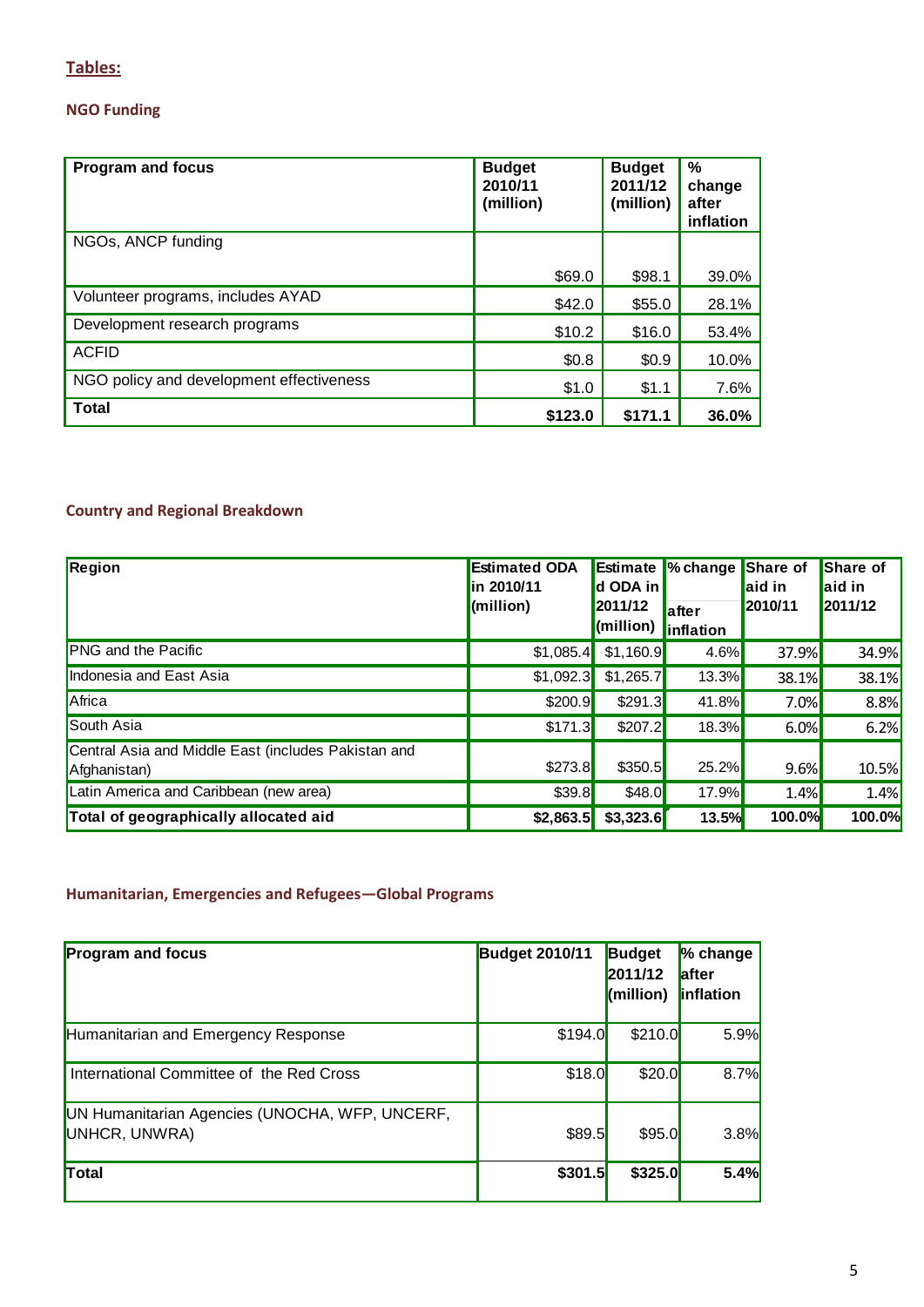#### <span id="page-5-0"></span>**Sectoral Breakdown**

| <b>Sector</b>                                               | <b>Estimated</b><br>ODA in<br>2010/11<br>(million) |           | <b>Estimated</b><br>ODA in<br>2011/12<br>(million) |           | $\frac{0}{0}$<br>change<br>after<br>inflation |
|-------------------------------------------------------------|----------------------------------------------------|-----------|----------------------------------------------------|-----------|-----------------------------------------------|
| Basic and secondary education                               | \$<br>324                                          |           | \$                                                 | 480       | 45.0%                                         |
| Other education and scholarships                            | \$                                                 | 362       | \$                                                 | 362       | $-2.2%$                                       |
| Health (includes Maternal and Child health and<br>HIV/AIDS) | \$                                                 | 634       | \$                                                 | 642       | $-1.0%$                                       |
| Water and sanitation                                        | \$                                                 | 174       | \$                                                 | 117       | $-34.2%$                                      |
| Economic growth                                             | \$                                                 | 630       | \$                                                 | 733       | 13.8%                                         |
| Civil Society, Justice and Democracy                        | \$                                                 | 590       | \$                                                 | 693       | 14.9%                                         |
| Economic and Public Sector Reform                           | \$                                                 | 470       | \$                                                 | 546       | 13.6%                                         |
| <b>Climate Change and Environmental Sustainability</b>      | \$                                                 | 185       | \$                                                 | 251       | 32.7%                                         |
| Humanitarian and Emergency Response                         | \$                                                 | 435       | \$                                                 | 442       | $-0.6%$                                       |
| Multisector                                                 | \$                                                 | 230       | \$                                                 | 265       | 12.7%                                         |
| Total                                                       |                                                    | \$4,033.5 |                                                    | \$4,531.0 | 9.8%                                          |

| Maternal and Child Health (estimate) | 326 | 382.00 |  |
|--------------------------------------|-----|--------|--|
| Combatting HIV/AIDS (estimate)       |     | 193.00 |  |

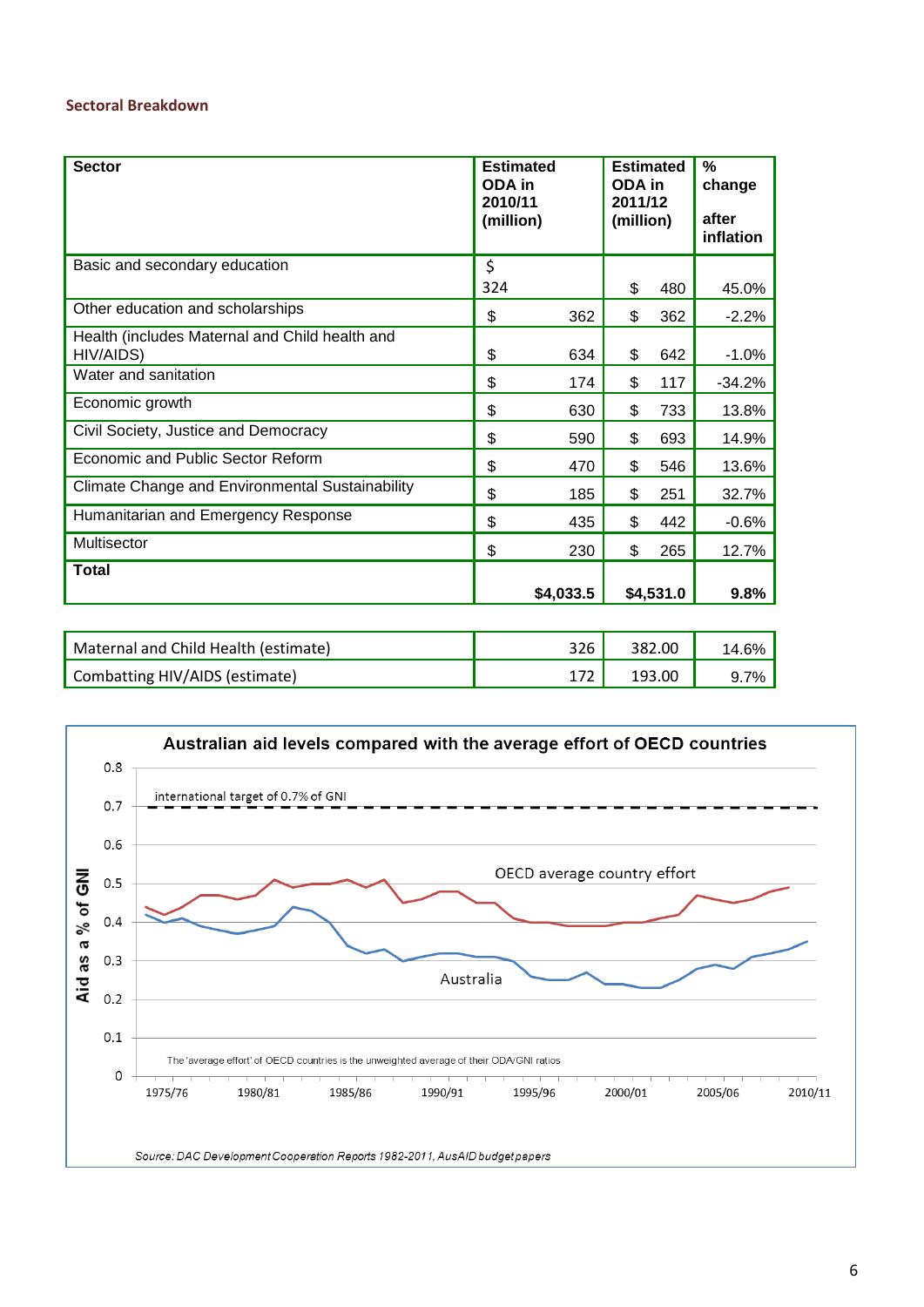#### <span id="page-6-0"></span>**Accountability across Whole-of-Government**

ACIFD made a stron[g recommendation](http://www.acfid.asn.au/what-we-do/independent-aid-review/what-we-do/independent-aid-review/Evidence%20Brief%202.%2010%20Steps%20to%20Development%20Effectiveness.pdf) to the Independent Aid Review that a whole-of-government approach to ODA is crucial to achieve the goal of transparency about aid spending for beneficiaries and the Australian public, and the goal of development effectiveness and policy coherence.

9.2%—or \$446.6 million of the Australian Aid Budget for 2011-12—will be spent by government departments other than AusAID. This represents an increase from 7.7 % of the Aid Budget in 2010-11.

#### **The ACFID Response:**

ACFID commends the government for providing clear information about other government departments' budget estimates and activities counted as ODA. ODA, or aid financing, requires an even higher level of transparency in budgeting and reporting than other government expenditure. This is because the government is accountable not just to Australian taxpayers but also to governments and citizens in partner countries. The Paris Declaration on Aid Effectiveness and the Accra Agenda for Action, for both of which Australia adheres, set out these obligations in more detail.

In the 2011-12 budget, the biggest deliverer of Australian aid, after AusAID, is the Australian Federal Police (AFP). It will spend 4.5 % of Australia's ODA, or \$217.7 million. AFP programs will include police contributions to the Regional Assistance Mission to Solomon Islands; strengthening the capacity of the Afghan National Police; contributing to the UN mission in Timor-Leste and assisting the UN mission in Sudan.

After AusAID and the AFP, the next biggest implementers of ODA are the Australian Centre for International Agricultural Research (ACIAR), the Department of Immigration and Citizenship (DIAC), the Department of Foreign Affairs and Trade (DFAT), the Treasury, the Department of Education, Employment and Workplace Relations (DEEWR) and the Department of Defence. ACIAR, with \$82.5 million or 1.7 % of ODA in 2011-12, will focus on strengthening food security through rural development, mainly in Indonesia and Papua New Guinea. DIAC, with \$65.9 million or 1.4 % of ODA, will use aid funds to strengthen partner government capacity to prevent people smuggling, and fund the International Organization for Migration 'to enhance Indonesian immigration detention and transit facilities and to improve the care and support provided to irregular migrants in Indonesia'.

Defence, with \$18.8 million or 0.4 % of ODA, will spend aid funds on strengthening Defence-related public sector management systems and capacities overseas. Defence ODA also includes Australian Defence Force contributions to the Provincial Reconstruction Team in Afghanistan, delivering stability, governance and development activities in Uruzgan Province.

ACFID congratulates the government on providing a clear statement of whole-of-government planned aid expenditure in 2011-12. It urges the government to build on this good start by establishing whole-of-government reporting on all ODA. To date, public information is unavailable on the impact and effectiveness of aid projects delivered by several government agencies, notably Defence. Furthermore, from the available information, some projects appear to be of more obvious benefit to Australia than to recipient countries.

<span id="page-6-1"></span>Improved whole-of-government reporting on aid spending would enable Australian taxpayers and partner governments and citizens to better assess the extent to which the Australian aid program has contributed to its stated aim of reducing poverty in line with the Millennium Development Goals.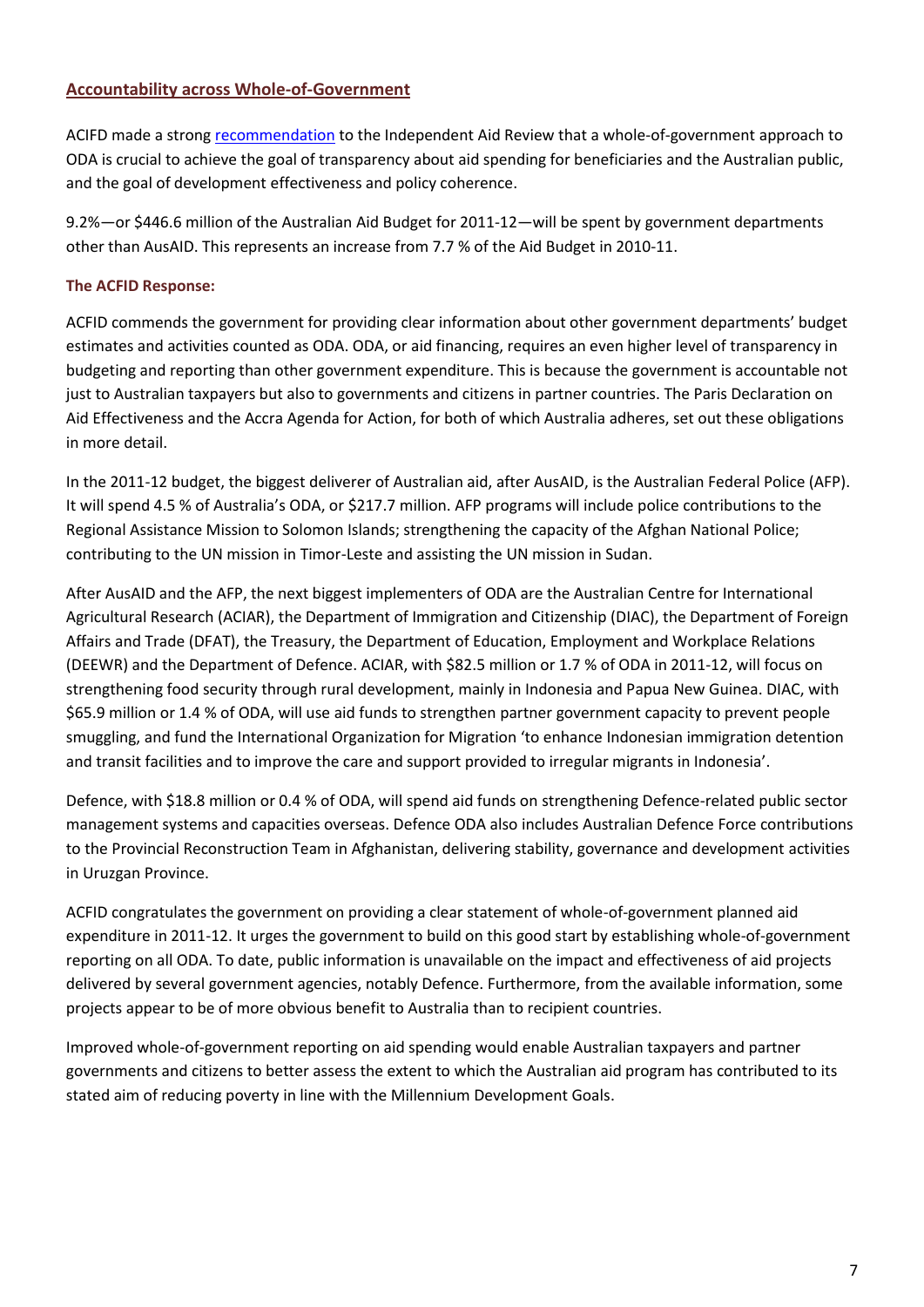#### **Improving Health Outcomes**

#### **ACFID Pre-Budget Recommendations:**

- $\bullet$ *Increase the amount of Development Assistance directed towards Health Initiatives:* 20% of overseas development assistance (ODA) should be directed towards health and HIV/AIDS prevention measures in the 2011-12 Budget, equating to approximately \$968.6 million.
- *Improving Health Outcomes through Water and Sanitation: A clear, predictable timetable should be*  $\bullet$ announced to increase Australia's ODA to the area of sanitation, water and hygiene. Australia's commitment should reach \$500 million by 2014, with \$300 million being allocated in 2011-12.
- *A Timetable for Additional Funding for Women's and Children's Health:* A clear timetable should be  $\bullet$ announced for providing \$1.6 billion in ODA for women's and children's health from the 2011-12 to the 2014- 15 budgets.<sup>2</sup>
- *Additional Funding to tackle Avoidable Blindness in Asia and the Pacific:* \$200 million should be allocated over four years, beginning with \$50 million in the 2011-12 Aid Budget, to build upon current efforts to tackle avoidable blindness in Asia and the Pacific.
- *A Focus on Family Planning:* 15% of ODA directed towards health should be specifically targeted towards  $\bullet$ family planning measures.
- *Combating HIV/AIDS in Asia and the Pacific:* Allocation of \$30 million over 5 years, beginning with \$6 million  $\bullet$ in 2011-12, in ODA directed towards combating HIV/AIDS among men who have sex with men (MSM) in Asia and the Pacific.

#### **In the 2011-12 Budget:**

The Aid Budget statement highlights new and expanded health initiatives for children and mothers and the prevention of blindness. Health funding has increased to 17% of the ODA with the inclusion of water and sanitation. This equates to around 14% of sector allocated aid excluding water and sanitation, the same proportion budgeted last year. AusAID has indicated that they plan to keep health aid at about this share of the Aid Budget up to 2015-16.

From this year onwards WASH will be reported under the health sector as opposed to infrastructure. In the 2011-12 budget, 17% of the \$759 health budget (including water and sanitation) is allocated to water and sanitation. A new Water, Sanitation and Hygiene Initiative was announced of \$433.1 million over the next 4 years to improve access to safe water, basic sanitation and hygiene promotion for four million people. Overall, the Government plans to spend up to \$900 million over four years from 2011-12 to improve access to water, sanitation and hygiene.<sup>3</sup>

The budget statement provides no sectoral analysis of health initiatives for child and maternal health, but includes details of a new maternal health program focus in Africa, announced by Minister Rudd in 2010. It is unclear how the Government will implement its previous commitment to providing \$1.6 billion toward women's and children's health.

The 2011-12 Aid Budget contains a four year \$21.3 million allocation for efforts to eliminate avoidable blindness.

As part of the \$1.6 billion commitment made at the UN MDG Summit in September 2010, the Government will support the new Alliance for Reproductive, Maternal and Newborn Health whose work includes increasing access to family planning methods. There is no other information in the Budget papers.

There was no new money for MSM to prevent HIV/AIDS. The current programs which fight HIV/AIDS are targeted at MSM, drug users and sex workers. It is unclear how much of this program money goes toward MSM.

#### **The ACFID Response:**

 $\ddot{\phantom{a}}$ 

It is very encouraging to see the strong links being made between health and WASH, which is vital to ensure improved basic health. The initial significant reduction in WASH funding for 2011-12 is disappointing. However it

<sup>2</sup> Committed by Foreign Minister Kevin Rudd on 22 September 2010, *Australian Statement to the High-Level Plenary Meeting of the United Nations General Assembly (Millennium Development Goals Summit),* New York.

<sup>3</sup> http://ausaid.gov.au/keyaid/water.cfm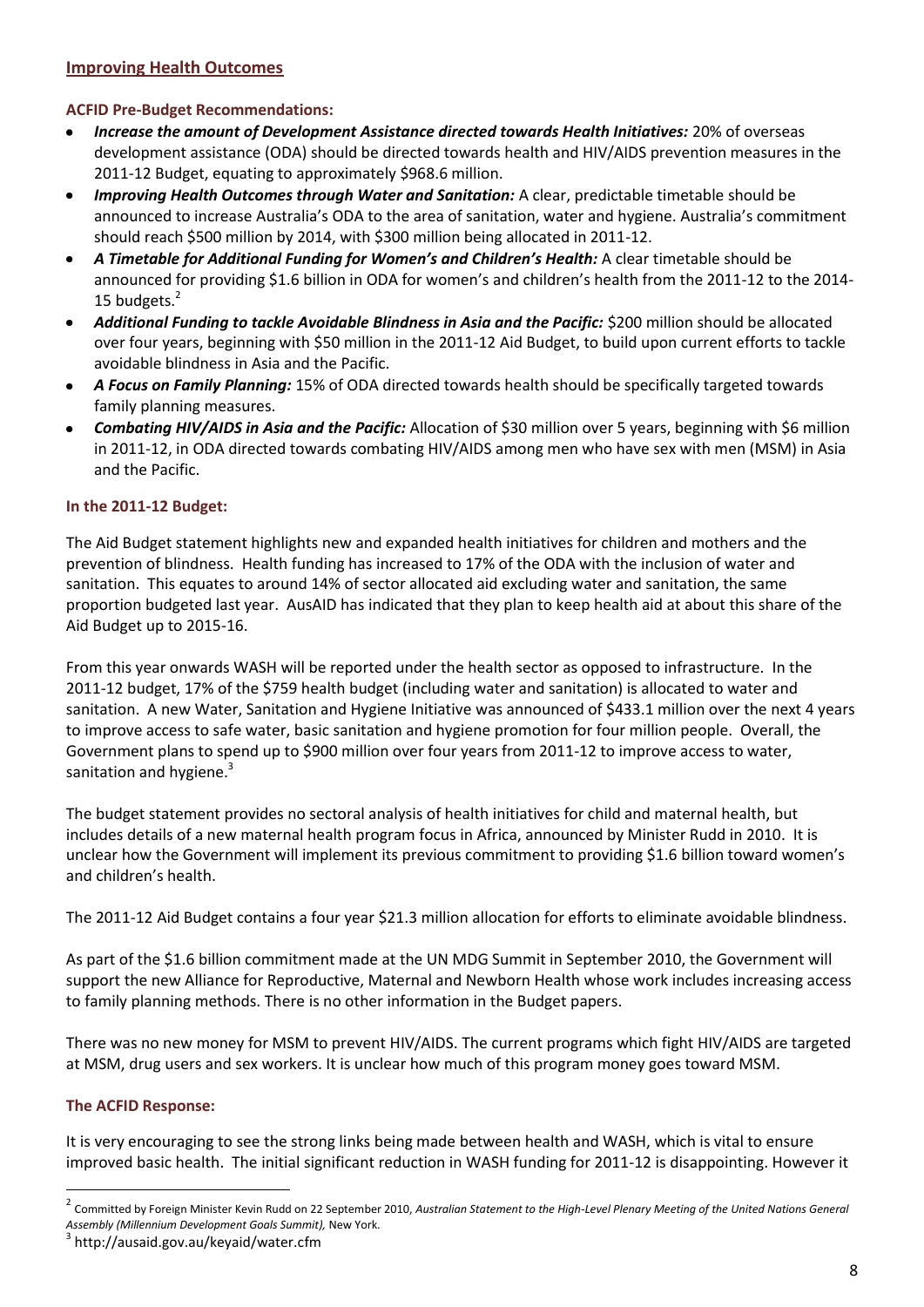is encouraging to see longer term and more predictable planning for increased spend for WASH of \$900 million over the next four years. The important challenge will remain for Australia to meet ACFID's target of \$500 million per year.

ACFID welcomed the \$45 million commitment in the 2008 Budget to tackle avoidable blindness. It enabled Australian eye health NGOs to work with AusAID, national governments and other local partners to reduce the prevalence of avoidable blindness and the impact of untreatable vision loss.

In a huge blow to avoidable blindness initiatives in the region, this year's budget allocation of \$21.3 million fell far below expectations. Delivering \$21.3 million for avoidable blindness over four years will treat 8,000 sufferers as well as provide screening for 100,000 people. Yet, this is not enough and is just over 10% of ACFID's recommendation.

The stronger 2008 budget commitment ensured that programs were implemented across Asia and the Pacific which are substantially improving public health systems and indicators, reducing levels of blindness and vision impairment, and ensuring that people with untreatable vision loss have access to rehabilitation services. Ideally, further funding in this year's budget would have built on these gains and furthered them to help ensure that avoidable blindness is eliminated across Asia and the Pacific. This is a lost opportunity.

There was no new allocation for programs combating HIV/AIDS among MSM in the region. Unless current HIV/AIDS allocations for MSM are revised in future budgets, HIV/AIDS in this region will increase. If this funding situation is not turned around, by 2020, MSM populations will account for 50% of all new HIV infections. The Australian Government must commit more funding to stop the spread of this epidemic.

#### <span id="page-8-0"></span>**The Education Sector**

#### **ACFID Pre-Budget Recommendations:**

- *A Focus on Disability Inclusive Primary Education:* A clear, incremental timetable should be announced for providing the committed \$5 billion in ODA directed towards education<sup>4</sup> between the 2011-12 and 2014-15 Aid Budgets. In 2011-12 at least \$855 million should be provided in ODA for education, including at least \$340 million (or approximately 40% of the education spend) targeted towards basic primary education.
- Additionally, *a pilot disability inclusive education initiative* should be supported, of approximately \$6 million,  $\bullet$ targeted towards Pacific Island nations be included in 2011-12.

#### **In the 2011-12 Budget:**

The budget included an overall increase of \$96 million for education bringing the total figure to \$840 million. The Government also announced a new initiative of \$124.5 million over four years to improve access to education in the Pacific.

There is a significant increase in the amount of funding directed towards basic education in this year's budget to \$478.8 million. It is important to note that AusAID includes early childhood education, primary education and secondary education under the term 'basic education'. Last year, basic education totalled only 38% of the total education spend. This year spending on basic education has increased to 57% of the total ODA spent on education. Overall spending on education has held steady at 19% of total ODA.

While the budget papers reiterate the Government's commitment to spend \$5 billion on education between now and 2015, no year by year timetable was announced.

#### **The ACFID Response:**

 $\ddot{\phantom{a}}$ 

ACFID welcomes the 2011-12 increased spending on education. This ensures the Australian Government will continue to play a defining role in the movement to get every child into school. With 72 million worldwide children currently out of school, this is a momentous task and one the Australian Government is stepping up to.

<sup>4</sup> Committed by Foreign Minister Kevin Rudd on 22 September 2010, *Australian Statement to the High-Level Plenary Meeting of the United Nations General Assembly (Millennium Development Goals Summit),* New York.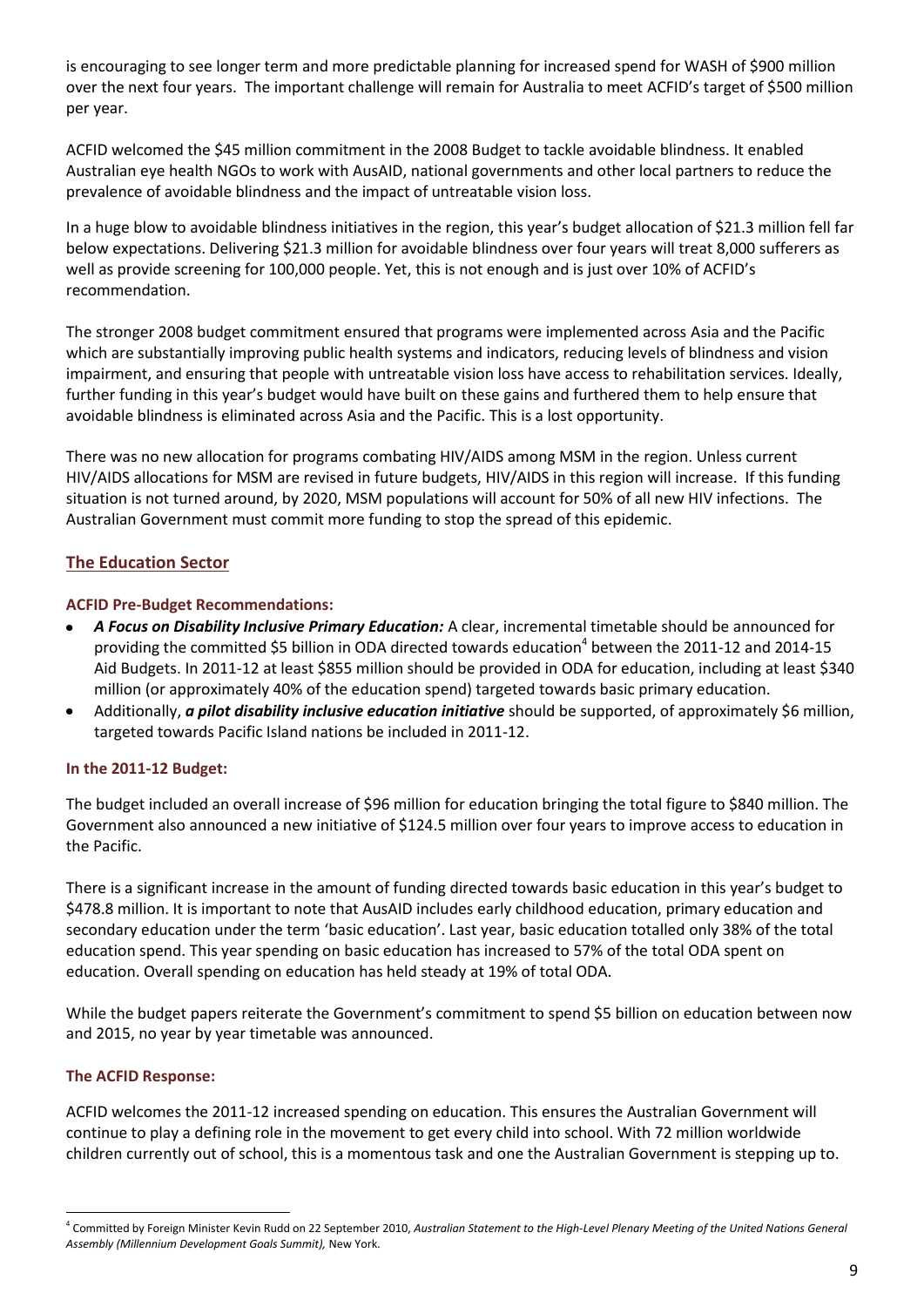ACFID welcomes the proportion of spending on basic education by the Australian Government. Through spending a greater proportion of aid money on basic education, progress in getting every child to school will rapidly speed up. However, AusAID did not separate primary and secondary education in the Budget papers, making it hard to ascertain the increases in primary education.

A lack of adequate timetabling for the commitment of \$5 billion in ODA towards education by 2015 increases the likelihood that such a goal may not be realised. The budget was a missed opportunity to plan their steps to meet that promise.

ACFID sees it as unfortunate that the Australian Government has not committed to a pilot disability inclusive education program in the Pacific. There are 360,000 people in the Pacific Islands under the age of 24 who have a disability—many of whom have no access to education. A pilot program could provide a platform to give education to every person with a disability in the Pacific.

#### <span id="page-9-0"></span>**Disaster Risk Reduction and Climate Change**

#### **ACFID Pre-Budget Recommendations:**

- *Improving Disaster Risk Reduction (DRR):* \$100 million should be allocated over the period from 2011-12 to  $\bullet$ 2013-14 to support and uphold the implementation of the AusAID Disaster Risk Reduction (DRR) Policy.
- *Tackling Climate Change through Communities:* \$100 million should be allocated over three years, beginning in 2011-12 with a \$30 million commitment, for a community-based climate change initiative.

#### **In the 2011-12 Budget:**

Funding for Disaster Risk Reduction (DRR) was not allocated in the 2011-12 Budget. Rather, the Government continues to maintain a fragmented, country-based funding approach rather than providing designated funds to support AusAID's robust DRR policy.

This budget announces no new climate change initiatives in 2011-12, providing details of components of Australia's previously announced \$599 million commitment for climate financing under the Fast Start package for adaptation and mitigation efforts.

#### **The ACFID Response:**

ACFID is discouraged to see that the increase in overall funding for responding to humanitarian emergencies was minimal (an increase of \$9.8 million equalling a total of \$210 million). Moreover, there is no designated focus on reducing the risk of disasters and safeguarding the investment Australia makes to overseas development. Thousands of people could be adversely affected by the aid programs' failure to take responsibility and consistently prepare and manage the major impacts that future disasters will bring. The one-year review of the AusAID DRR policy in June 2010 reinforced the value of disaster preparedness programming and the return on investment this approach can have for long-term development activities. For insights into the devastating impact of disasters and the role of Australian NGOs in responding to disasters, see the latest ACFID report: The Long [Road: Australian humanitarian agency response to the 2010 floods in Pakistan.](http://www.acfid.asn.au/resources/docs_resources/docs_reports/pakistan-floods-report)

Although Australia is meeting its previously announced international commitment to climate change financing under the Fast Start package, the Aid Budget fell short in supporting a reduction of the broader impacts of climate change at the community level. Helping poor communities adapt to the negative effects of climate change and reduce their contribution to global emissions is a vital part of the Government's election commitment to tackle climate change and give priority to the most vulnerable. The Budget's lack of sufficient support for such community-led, locally relevant adaptation and mitigation initiatives is disappointing and does not recognise the vital role that poor communities themselves play in tackling the effects of climate change.

#### <span id="page-9-1"></span>**Reaching the Poorest People**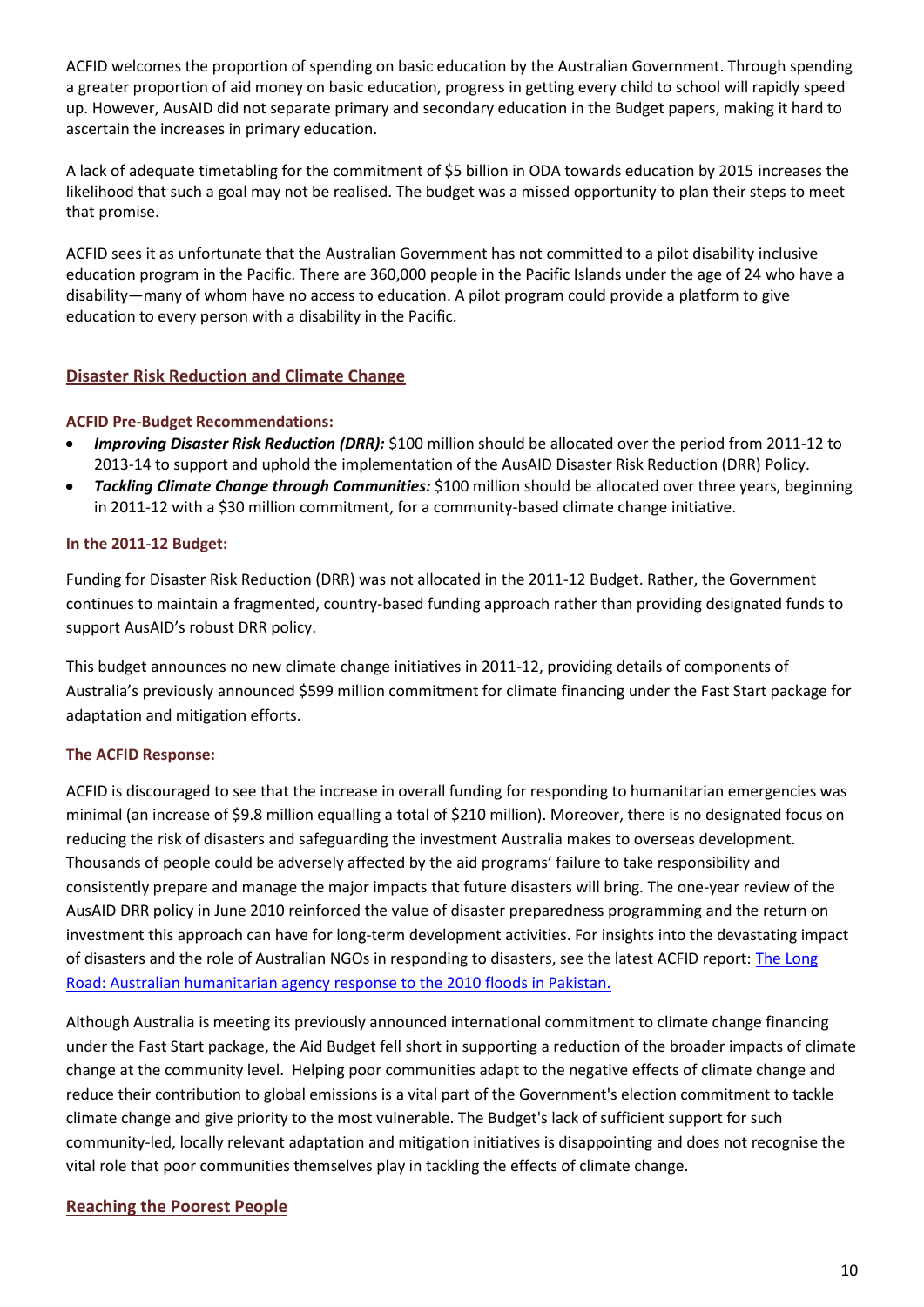#### **ACFID Pre-Budget Recommendations:**

- *Announce a Timetable for Providing 0.15% of GNI in ODA to the Least Developed Countries (LDCs)5 by 2015:*   $\bullet$ A clear timetable should be announced to increase the proportion of ODA directed to the world's poorest countries to 0.15% of GNI by 20156, as well as the provision of at least 0.09% of GNI to LDCs in 2011-12 (equating to approximately \$1254.3 million).
- *Additional Support for People Living with Disabilities:* \$100 million should be allocated in 2011-12 towards initiatives aimed at supporting people living with disabilities in developing countries.

#### **In the 2011-12 Budget:**

While a clear timetable was not announced for increasing ODA to LDCs, there was a substantial \$141.3 million increase from the 2010-11 figures. Added to this was the \$500 million in multilateral programs that will be directed to LDCs, bringing the total figure for funding to LDCs to \$1.48 billion. This means that funding to the poorest countries will amount to 0.1% of Australia's GNI.

No new money was allocated to support people living with disabilities in developing countries. There was also a lack of clarity around disability inclusiveness in new education initiatives. While AusAID retains its *Development for All* strategy, it is unclear where this strategy comes into play in the Budget.

#### **The ACFID Response:**

ACFID is pleased that ODA to LDCs reached \$1.48 billion. This is an enormously positive step by the Government and is part of Australia doing its fair share to contribute to the global realisation of the MDGs. It is part of the realisation of a promise made by the Gillard Government to work towards 0.15% of national income given as aid to the poorest countries by 2015. Recognising this, ACFID stresses the need to implement a funding timetable to scale up funding for LDCs. Coupled with the increased spending in the current Budget, a clear timetable will make progress towards achieving MDG 1, Halving Extreme Poverty, far easier.

ACFID is disappointed that no new initiatives were undertaken in this budget to scale up support services to people living with disabilities in developing countries. Funding remains at approximately \$8 million per year over four years however support for disability inclusiveness remains inadequately funded.

Without a meaningful spending program for those with a disability, the poorest of the poor will be continually marginalised and excluded. AusAID has a meaningful and world-leading strategy for disability-inclusive development and have made good starts with disability inclusiveness in schools in Indonesia and special education in Papua New Guinea. However, this mandate has unfortunately not been matched with sufficient funds. The everyday reality of social stigma, barriers to accessing education, health services, the right to earn a living and participation in the decisions that affect their lives will continue for people with a disability in the developing world unless funding is increased in future budgets.

#### <span id="page-10-0"></span>**Reducing Violence and Empowering Women**

#### **ACFID Pre-Budget Recommendations:**

 $\overline{a}$ 

- *Fully fund implementation of the recommendations in the Government's Report, Stop Violence: Responding*   $\bullet$ *to Violence against Women in Melanesia and Timor Leste:* The provision of \$300 million over 3 years, beginning in the 2011-12 Aid Budget, to implement the recommendations in the Government Response*,* and support initiatives in Asia.
- *Creation of an Ambassador for Women's Rights:* \$2 3 million should be allocated towards the creation of  $\bullet$ an Ambassador for Women's Rights, located in the Department of Foreign Affairs and Trade (DFAT) and supported by three staff, to champion gender equality and promote the eradication of violence against

 $^{\rm 5}$  The United Nations Economic and Social Council decides which nations are classified as LDCs. Currently there are 49 LDCs, these nations have the lowest national incomes and populations with the highest malnutrition, child mortality and illiteracy rates in the globe. Fifteen of the world's LDCs are our neighbours in Asia and the Pacific.

<sup>&</sup>lt;sup>6</sup> Committed by Foreign Minister Kevin Rudd on 22 September 2010, Australian Statement to the High-Level Plenary Meeting of the United Nations General *Assembly (Millennium Development Goals Summit),* New York.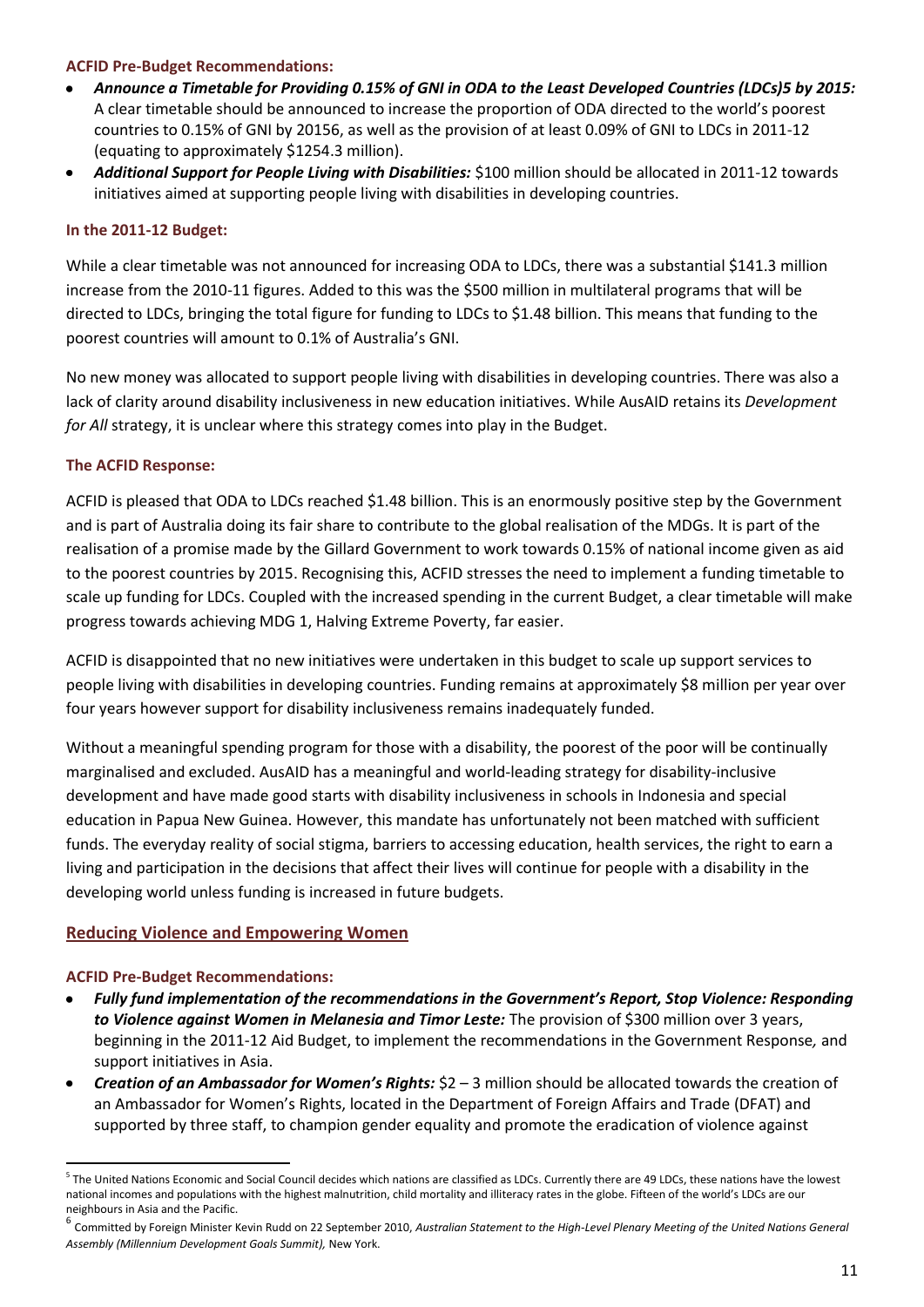women in the region, with a remit to investigate resourcing issues and innovative approaches to eliminating violence.

*Release and fully resource implementation of the Women, Peace and Security National Action Plan:* the Australian Women, Peace and Security National Action Plan should be released in conjunction with the full resourcing required for its implementation.

#### **In the 2011-12 Budget:**

The Budget provides for \$96.4 million in new money to combat violence against women. It covers a suite of measures and modalities, including core multi-year funding for the new gender entity UN Women, a focus on peace-keeping and funding for women's crisis centres in Fiji, Vanuatu and Tonga.

There is no response to the Ambassador for Women's Rights policy idea, and the Women, Peace and Security National Action Plan has not yet been released.

#### **The ACFID Response:**

We applaud the long-term commitment and significant investment in addressing violence against women throughout East Asia and the Pacific, which recognises the scale of the problem and its significance for equitable development. Ending violence against women is pivotal to achieving global progress on the Millennium Development Goals. ACFID welcomes the opportunity for civil society to contribute its expertise in scaling up Australia's efforts. In implementing this initiative it will be important to balance services to victims of violence with a strong focus on prevention and on tackling the underlying causes of violence. We still urge for \$200 million more to be allocated to this issue in the next Budget.

ACFID believes a sustained focus is needed on women's leadership in the Pacific – this is missing in the 2011-12 Budget. In this region, only 2% of all elected leaders are women. The Pacific also has some of the worst rates of domestic violence in the world. An Australian Ambassador for Women's Rights would be a strong statement about Australia's commitment to women in our region.

#### <span id="page-11-0"></span>**Supporting Rural Livelihoods**

#### **ACFID Pre-Budget Recommendations:**

- *A Timetable for Additional Funding towards Food Security:* ACFID recommends that the 2011-12 Aid Budget  $\bullet$ include a clear timetable to provide \$1.8 billion in ODA for food security by 2015.<sup>7</sup>
- *Increased Assistance for Microfinance in Rural and Regional Areas:* An increase in assistance for  $\bullet$ microfinance from an estimated \$18 million in the 2010-11 budget to \$40 million in 2011-12.

#### **In the 2011-12 Budget:**

 $\overline{a}$ 

The Budget announces a total economic growth sectoral spend of \$733 million, including for increased food security through rural development and increased access to financial services for the poor.

The Government aims to improve food security via support for agriculture and rural development, comprising 46% of all economic growth programs in 2011-12 - equating to approximately \$337.2 million. This continues to support Australia's commitment to food security through rural development announced in the 2010-11 budget.

ACIAR, with \$82.5 million or 1.7 % of ODA in 2011-12, will focus on strengthening food security through rural development, mainly in Indonesia and Papua New Guinea.

The Budget does not provide any additional funding to support microfinance and access to financial services. The Government will continue its previous commitment to increase microfinance spending to \$18 million annually by 2012-13 under the *Financial Services for the Poor* strategy.

<sup>&</sup>lt;sup>7</sup> Committed by Foreign Minister Kevin Rudd on 22 September 2010, Australian Statement to the High-Level Plenary Meeting of the United Nations General *Assembly (Millennium Development Goals Summit),* New York.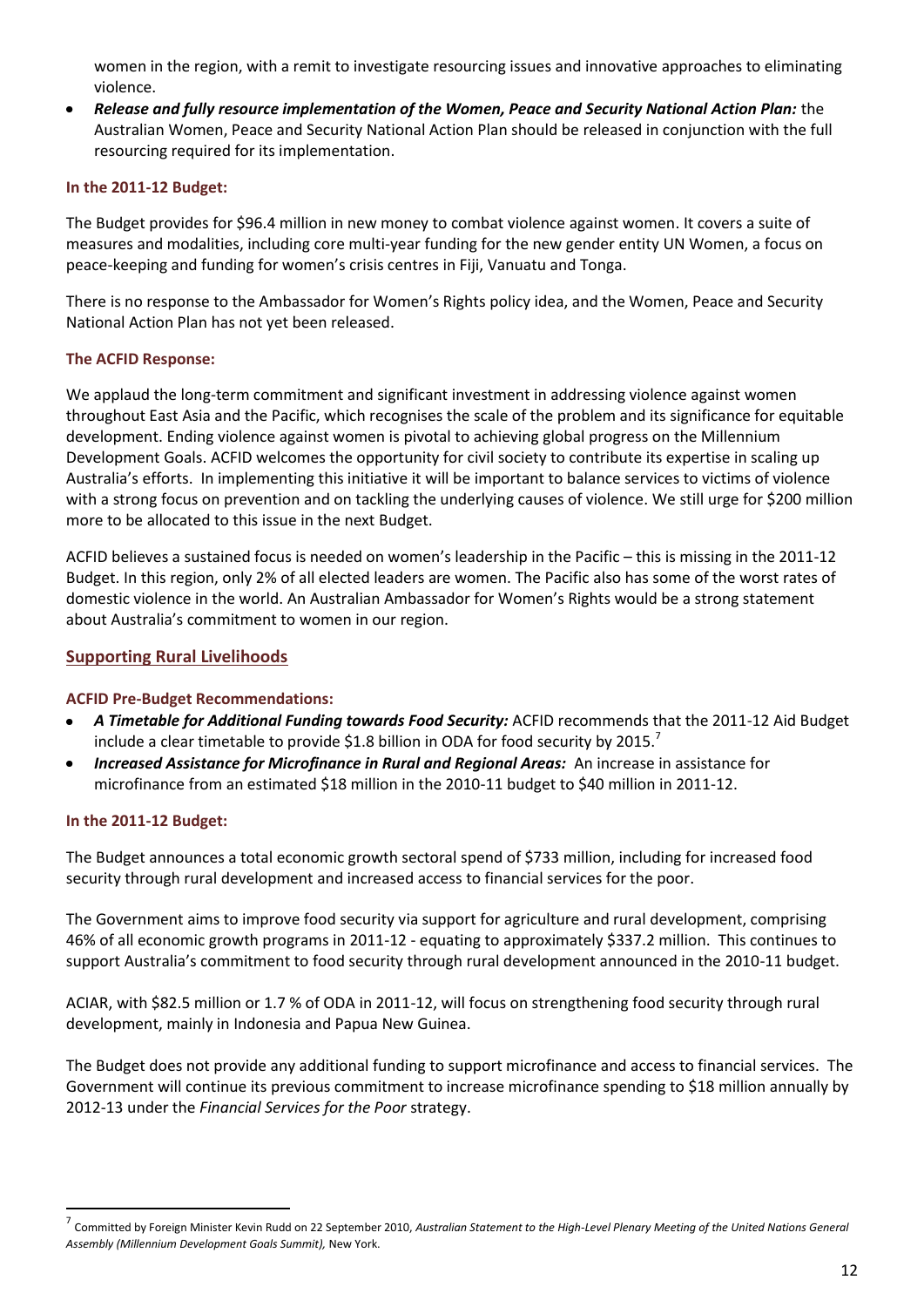#### **The ACFID Response:**

Funding for rural development and greater food security is a welcome increase on last year's total amount, however it is concerning that there is no clear indication of how Australia plans to meet its previous long-term commitment to provide \$1.8 billion for food security by 2015.

More support is required to ensure the implementation of the government's *Financial Services for the Poor* strategy and support microfinance and access to financial services for the poor.

#### <span id="page-12-0"></span>**Responding to Conflict**

#### **ACFID Pre-Budget Recommendations:**

- *A Framework for Humanitarian Protection:* \$50 million should be allocated over the 3 year period from 2011- 12 to 2013-14 to provide a designated unit in AusAID on humanitarian protection, developing a protection framework and funding guidelines.
- *A Long Term Development Commitment for Afghanistan:* A 10 year funding commitment should be announced, of at least \$100 million per year, in development assistance for Afghanistan, beginning in the 2011-12 Aid Budget.

#### **In the 2011-12 Budget**

Humanitarian protection is still not considered a priority for the Australian Government. No funding in the 2011- 12 Aid Budget was designated to the development of a framework to address humanitarian protection. There was a slight increase of \$33.9 million in the overall funding for ongoing AusAID activities in fragile states such as Sri Lanka (\$0.5 million), Afghanistan (\$14.9 million), East Timor (\$9.7 million), Pakistan (\$10.2 million) and Solomon Islands (\$3.4 million), however funding for Iraq decreased by \$8.8 million and funding for Burma did not change.

The total funds to Afghanistan for 2011-12 are \$165.1 million, of which \$124.1 million is managed by AusAID. This represents an increase of \$23.9 million (up from \$141.2 million) from last year's commitment. The Australian Government's assistance for the ADF-led Operation Slipper has remained relatively stable at over \$1 billion which is consistent with last year's estimates.

#### **The ACFID Response:**

The Australian Government has failed to recognise the critical importance of developing a cohesive approach to humanitarian protection within this year's budget. This is a major setback for the Australian aid program. While individual Government agencies have taken some good initiatives, such as the Asia Pacific Civil-Military Centre of Excellence (APCMCOE), there is an urgent need to address the coordination and communication of protection within Government. Further gaps that require a holistic approach by Government include Australia's role in supporting peacekeeping operations, the role of NGO facilitation, increased civil-military coordination capacity and building an understanding across government of community and humanitarian protection activities.

ACFID welcomes the small increase in funding for Afghanistan. However a predictable consistent funding stream for more than just a multi-year period is essential in order to strengthen the efficiency, equitability and quality delivery of services through local level sources and mechanisms. Although the budget did provide specific funding for education in Afghanistan (\$36 million over four years), the budget has not addressed the urgent need to support mechanisms which promote greater accountability and transparency at the grassroots level. The absence of a comprehensive, long-term commitment comes at a time when a civilian-led approach to addressing underdevelopment and instability in Afghanistan is more important than ever. For an independent critique of Australian aid funding to Afghanistan, see the recent ACFID report: *[In it for the long haul: delivering Australian aid to](http://www.acfid.asn.au/resources/docs_resources/docs_papers/In%20it%20for%20the%20long%20haul%20-%20Australias%20aid%20to%20Afghanistan.pdf)  [Afghanistan](http://www.acfid.asn.au/resources/docs_resources/docs_papers/In%20it%20for%20the%20long%20haul%20-%20Australias%20aid%20to%20Afghanistan.pdf)*.